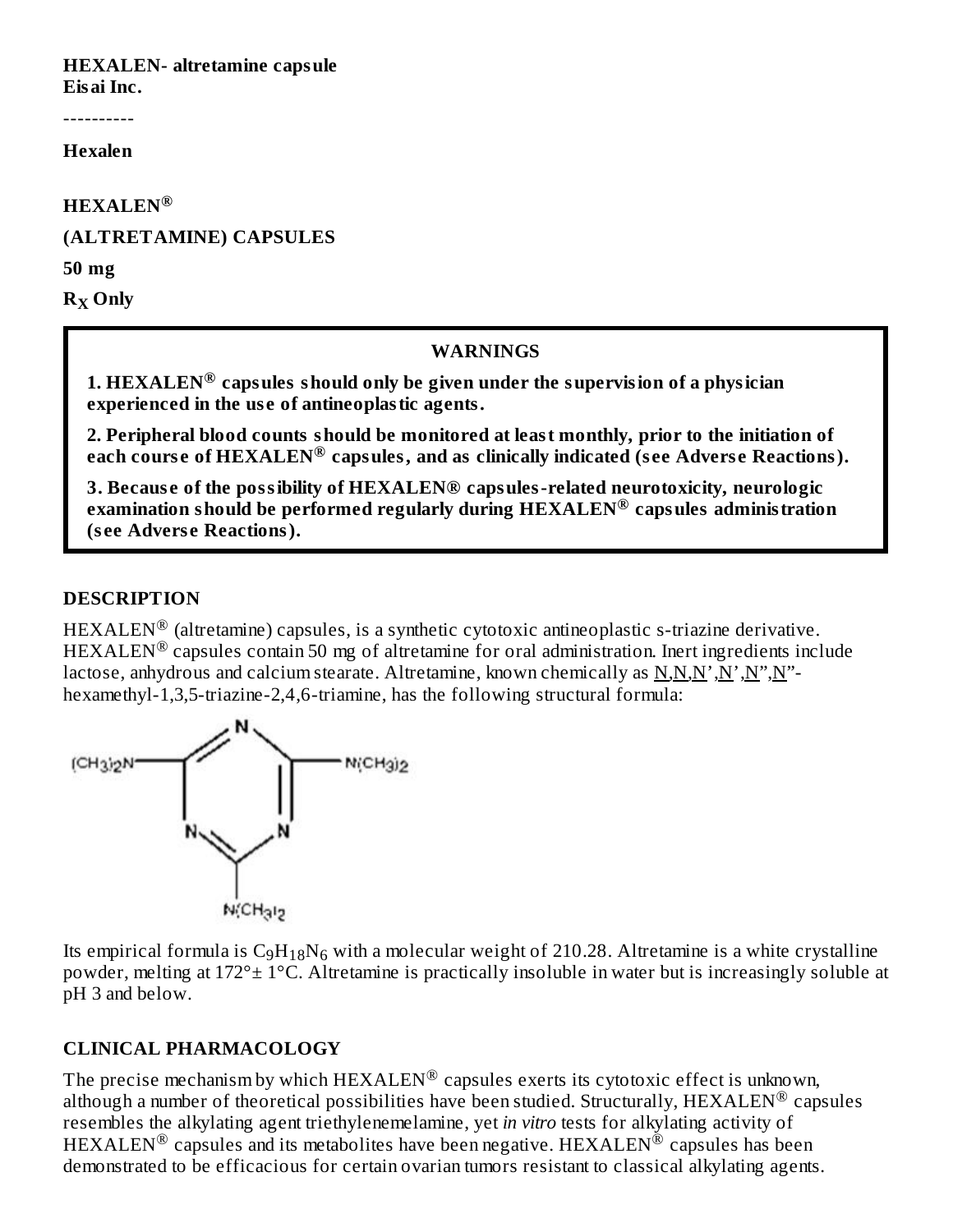Metabolism of altretamine is a requirement for cytotoxicity. Synthetic monohydroxymethylmelamines, and products of altretamine metabolism, *in vitro* and *in vivo*, can form covalent adducts with tissue macromolecules including DNA, but the relevance of these reactions to antitumor activity is unknown.

 $\text{HEXALEN}^{\circledR}$  capsules is well-absorbed following oral administration in humans, but undergoes rapid and extensive demethylation in the liver, producing variation in altretamine plasma levels. The principal metabolites are pentamethylmelamine and tetramethylmelamine.

Pharmacokinetic studies were performed in a limited number of patients and should be considered preliminary. After oral administration of  $\text{HEXALEN}^{\circledR}$  capsules to 11 patients with advanced ovarian cancer in doses of 120-300 mg/m<sup>2</sup>, peak plasma levels (as measured by gas-chromatographic assay) were reached between 0.5 and 3 hours, varying from 0.2 to 20.8 mg/l. Half-life of the ß-phase of elimination ranged from 4.7 to 10.2 hours. Altretamine and metabolites show binding to plasma proteins. The free fractions of altretamine, pentamethylmelamine and tetramethylmelamine are 6%, 25% and 50%, respectively.

Following oral administration of  $\rm ^{14}C\text{-}ring\text{-}labeled$  altretamine (4 mg/kg), urinary recovery of radioactivity was 61% at 24 hours and 90% at 72 hours. Human urinary metabolites were Ndemethylated homologues of altretamine with <1% unmetabolized altretamine excreted at 24 hours.

After intraperitoneal administration of  $^{14}$ C-ring-labeled altretamine to mice, tissue distribution was rapid in all organs, reaching a maximum at 30 minutes. The excretory organs (liver and kidney) and the small intestine showed high concentrations of radioactivity, whereas relatively low concentrations were found in other organs, including the brain.

There have been no formal pharmacokinetic studies in patients with compromised hepatic and/or renal function, though  $\text{HEXALEN}^{\circledR}$  capsules has been administered both concurrently and following nephrotoxic drugs such as cisplatin.

 $\text{HEXALEN}^{\circledR}$  capsules has been administered in 4 divided doses, with meals and at bedtime, though there is no pharmacokinetic data on this schedule nor information from formal interaction studies about the effect of food on its bioavailability or pharmacokinetics.

In two studies in patients with persistent or recurrent ovarian cancer following first-line treatment with cisplatin and/or alkylating agent-based combinations,  ${\rm HEXALEN}^{\circledR}$  capsules was administered as a single agent for 14 or 21 days of a 28 day cycle. In the 51 patients with measurable or evaluable disease, there were 6 clinical complete responses, 1 pathologic complete response, and 2 partial responses for an overall response rate of 18%. The duration of these responses ranged from 2 months in a patient with a palpable pelvic mass to 36 months in a patient who achieved a pathologic complete response. In some patients, tumor regression was associated with improvement in symptoms and performance status.

## **INDICATIONS and USAGE**

 $\text{HEXALEN}^{\circledR}$  (altretamine) capsules is indicated for use as a single agent in the palliative treatment of patients with persistent or recurrent ovarian cancer following first-line therapy with a cisplatin and/or alkylating agent-based combination.

## **CONTRAINDICATIONS**

 $\text{HEXALEN}^{\circledR}$  capsules is contraindicated in patients who have shown hypersensitivity to it.  $HEXALEN<sup>®</sup>$  capsules should not be employed in patients with preexisting severe bone marrow depression or severe neurologic toxicity.  $\text{HEXALEN}^{\circledR}$  capsules has been administered safely, however, to patients heavily pretreated with cisplatin and/or alkylating agents, including patients with preexisting cisplatin neuropathies. Careful monitoring of neurologic function in these patients is essential.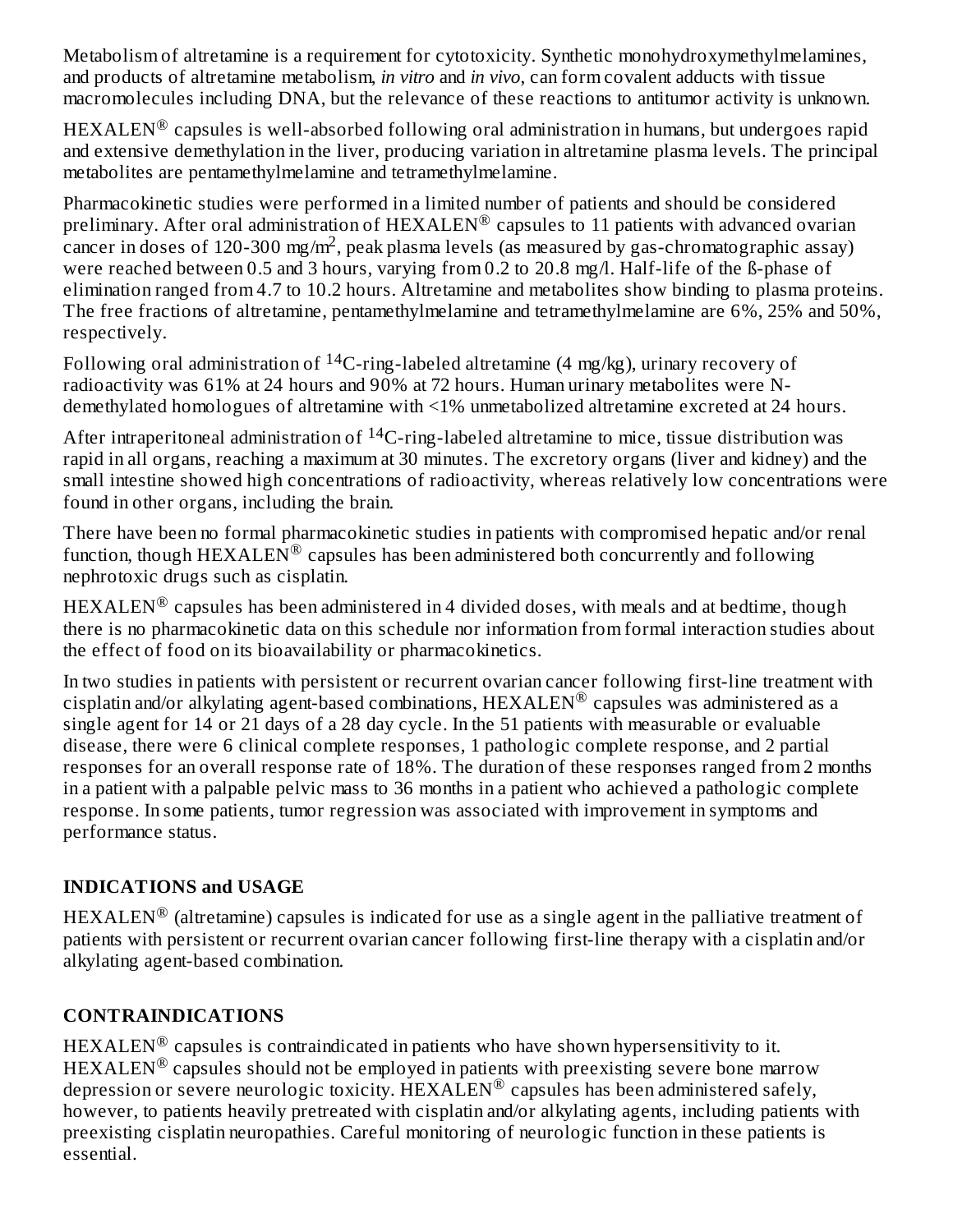#### **WARNINGS**

See boxed Warnings.

Concurrent administration of  $\text{HEXALEN}^{\circledR}$  capsules and antidepressants of the monoamine oxidase (MAO) inhibitor class may cause severe orthostatic hypotension. Four patients, all over 60 years of age, were reported to have experienced symptomatic hypotension after 4 to 7 days of concomitant therapy with  $HEXALEN^{\circledR}$  capsules and MAO inhibitors.

 $\text{HEXALEN}^{\circledR}$  capsules causes mild to moderate myelosuppression and neurotoxicity. Blood counts and a neurologic examination should be performed prior to the initiation of each course of therapy and the dose of  $\widetilde{\text{HEXALEN}}^{\circledR}$  capsules adjusted as clinically indicated (see Dosage and Administration).

 $\text{HEXALEN}^{\circledR}$  capsules has been shown to be embryotoxic and teratogenic in rats and rabbits when given at doses 2 and 10 times the human dose.  ${\rm HEXALEN}^{\circledR}$  capsules may cause fetal damage when administered to a pregnant woman. If  $\text{HEXALEN}^{\circledR}$  capsules is used during pregnancy, or if the patient becomes pregnant while taking the drug, the patient should be apprised of the potential hazard to the fetus. Women of childbearing potential should be advised to avoid becoming pregnant.

## **PRECAUTIONS**

#### *General*

Neurologic examination should be performed regularly (see Adverse Reactions).

#### *Laboratory Tests*

Peripheral blood counts should be monitored at least monthly, prior to the initiation of each course of  $HEXALEN^@$  capsules, and as clinically indicated (see Adverse Reactions).

#### *Drug Interactions*

Concurrent administration of  $\text{HEXALEN}^{\circledR}$  capsules and antidepressants of the MAO inhibitor class may cause severe orthostatic hypotension (see Warnings section). Cimetidine, an inhibitor of microsomal drug metabolism, increased altretamine's half-life and toxicity in a rat model.

Data from a randomized trial of  ${\rm HEXALEN}^{\circledR}$  capsules and cisplatin plus or minus pyridoxine in ovarian cancer indicated that pyridoxine significantly reduced neurotoxicity; however, it adversely affected response duration suggesting that pyridoxine should not be administered with  $\text{HEXALEN}^{\textcircled{\text{R}}}$  capsules and/or cisplatin (1).

#### *Carcinogenesis, Mutagenesis and Impairment of Fertility*

The carcinogenic potential of  ${\rm HEXALEN}^{\circledR}$  capsules has not been studied in animals, but drugs with similar mechanisms of action have been shown to be carcinogenic. HEXALEN® capsules was weakly mutagenic when tested in strain TA100 of *Salmonella typhimurium*. HEXALEN® capsules administered to female rats 14 days prior to breeding through the gestation period had no adverse effect on fertility, but decreased post-natal survival at 120 mg/m<sup>2</sup>/day and was embryocidal at 240 mg/m<sup>2</sup>/day. Administration of 120 mg/m<sup>2</sup>/day HEXALEN<sup>®</sup> capsules to male rats for 60 days prior to mating resulted in testicular atrophy, reduced fertility and a possible dominant lethal mutagenic effect. Male rats treated with HEXALEN® capsules at 450 mg/m<sup>2</sup>/day for 10 days had decreased spermatogenesis, atrophy of testes, seminal vesicles and ventral prostate.

## *Pregnancy*

See Warnings section.

## *Nursing Mothers*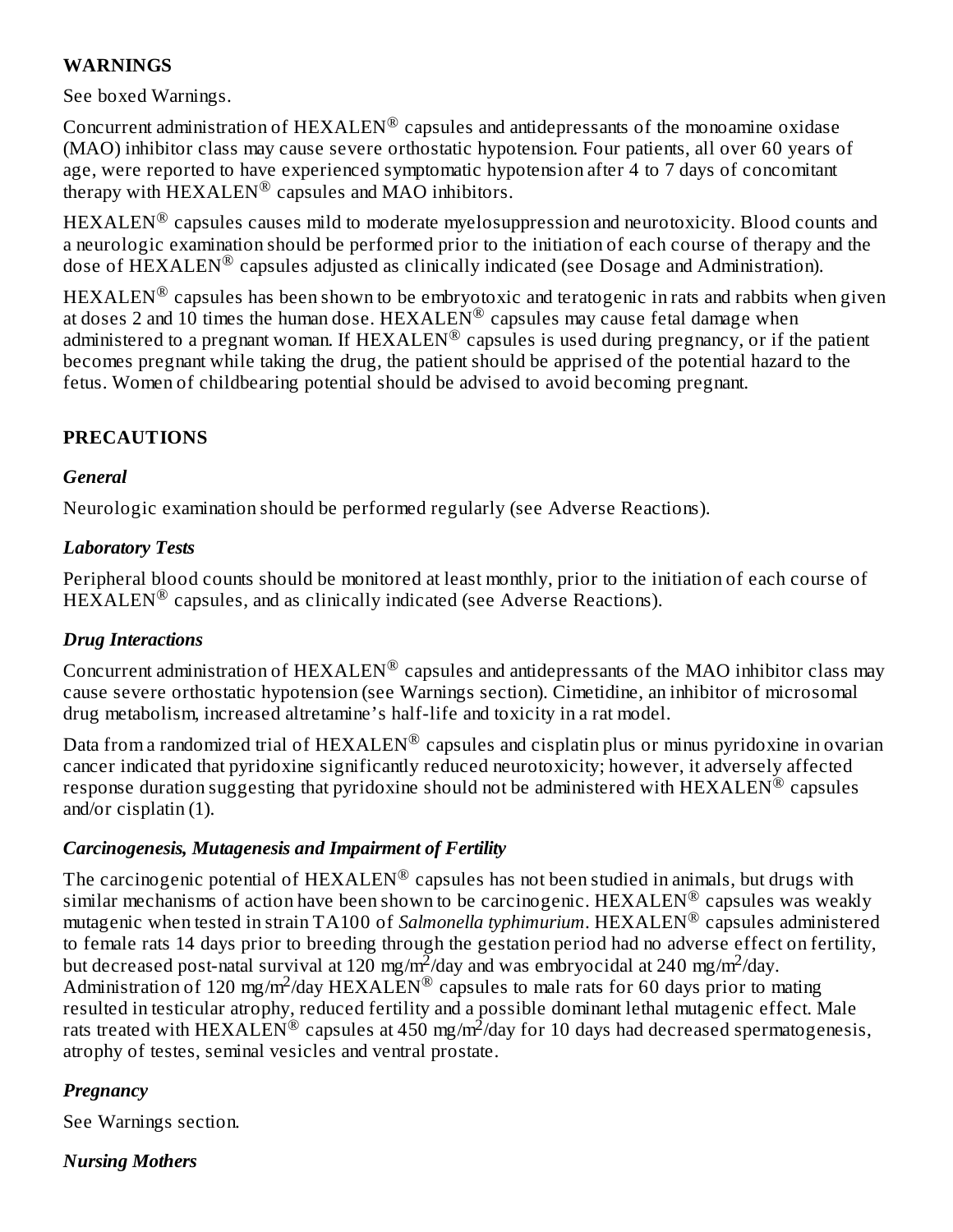It is not known whether altretamine is excreted in human milk. Because there is a possibility of toxicity in nursing infants secondary to  $\text{HEXALEN}^{\circledR}$  capsules treatment of the mother, it is recommended that breast feeding be discontinued if the mother is treated with  $\text{HEXALEN}^{\textcircledR}$  capsules.

#### *Pediatric Use*

The safety and effectiveness of  $\text{HEXALEN}^{\circledR}$  capsules in children have not been established.

## **ADVERSE REACTIONS**

#### *Gastrointestinal*

With continuous high-dose daily  ${\rm HEXALEN}^{\circledR}$  capsules, nausea and vomiting of gradual onset occur frequently. Although in most instances these symptoms are controllable with anti-emetics, at times the severity requires  $\widetilde{\text{HEXALEN}}^{\circledR}$  capsules dose reduction or, rarely, discontinuation of  $\text{HEXALEN}^{\circledR}$ capsules therapy. In some instances, a tolerance of these symptoms develops after several weeks of therapy. The incidence and severity of nausea and vomiting are reduced with moderate-dose administration of  ${\rm HEXALEN}^{\circledR}$  capsules. In 2 clinical studies of single-agent  ${\rm HEXALEN}^{\circledR}$  capsules utilizing a moderate, intermittent dose and schedule, only 1 patient (1%) discontinued HEXALEN® capsules due to severe nausea and vomiting.

## *Neurotoxicity*

Peripheral neuropathy and central nervous system symptoms (mood disorders, disorders of consciousness, ataxia, dizziness, vertigo) have been reported. They are more likely to occur in patients receiving continuous high-dose daily  $\widehat{\text{HEXALEN}}^{\circledR}$  (altretamine) capsules than moderate-dose  $\rm HEXALEN^{\circledR}$  capsules administered on an intermittent schedule. Neurologic toxicity has been reported to be reversible when therapy is discontinued. Data from a randomized trial of  $\text{HEXALEN}^{\circledR}$  capsules and cisplatin plus or minus pyridoxine in ovarian cancer indicated that pyridoxine significantly reduced neurotoxicity; however, it adversely affected response duration suggesting that pyridoxine should not be administered with HEXALEN® capsules and/or cisplatin (1).

## *Hematologic*

 $\text{HEXALEN}^{\circledR}$  capsules causes mild to moderate dose-related myelosuppression. Leukopenia below 3000 WBC/mm<sup>3</sup> occurred in <15% of patients on a variety of intermittent or continuous dose regimens. Less than 1% had leukopenia below 1000 WBC/mm<sup>3</sup>. Thrombocytopenia below 50,000 platelets/mm<sup>3</sup> was seen in <10% of patients. When given in doses of 8-12 mg/kg/day over a 21 day course, nadirs of leukocyte and platelet counts were reached by 3-4 weeks, and normal counts were regained by 6 weeks. With continuous administration at doses of 6-8 mg/kg/day, nadirs are reached in 6-8 weeks (median).

Data in the following table are based on the experience of 76 patients with ovarian cancer previously treated with a cisplatin-based combination regimen who received single-agent  ${\rm HEXALEN}^{\circledR}$  capsules. In one study,  $\text{HEXALEN}^{\circledR}$  capsules, 260 mg/m<sup>2</sup>/day, was administered for 14 days of a 28 day cycle. In another study,  $\text{HEXALEN}^{\circledR}$  capsules, 6-8 mg/kg/day, was administered for 21 days of a 28 day cycle.

#### **ADVERSE EXPERIENCES IN 76 PREVIOUSLY TREATED OVARIAN CANCER PATIENTS RECEIVING SINGLE-AGENT HEXALEN CAPSULES** ®

| Adverse Experiences                                                  | % Patients |  |
|----------------------------------------------------------------------|------------|--|
| <b>Gas trointes tinal</b><br>Nausea and Vomiting<br>Mild to Moderate | 33<br>32   |  |
| Severe<br>Increased Alkaline Phosphatase                             |            |  |
| Neurologic                                                           | า 1        |  |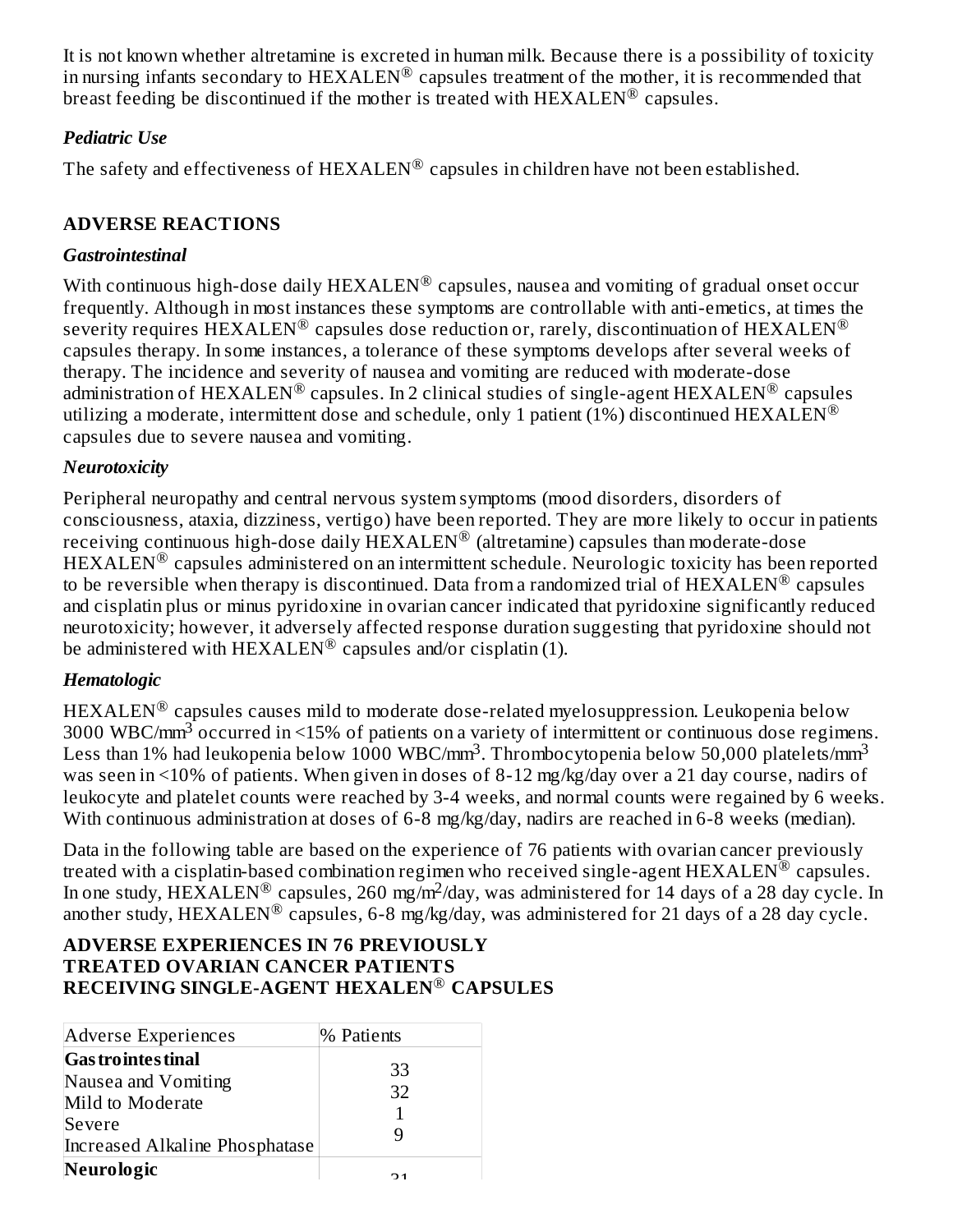| Peripheral Sensory Neuropathy<br>Mild<br><b>Moderate to Severe</b><br>Anorexia and Fatigue<br><b>Seizures</b>                                                                                                                                              | 51<br>22<br>9<br>1<br>$\mathbf{1}$                        |
|------------------------------------------------------------------------------------------------------------------------------------------------------------------------------------------------------------------------------------------------------------|-----------------------------------------------------------|
| Hematologic<br>Leukopenia<br>WBC 2000-2999/mm <sup>3</sup><br>WBC < 2000/mm <sup>3</sup><br>Thrombocytopenia<br>Platelets $75,000 - 99,000 / \text{mm}^3$<br>Platelets $\langle 75,000/\text{mm}^3 \rangle$<br>Anemia<br>Mild<br><b>Moderate to Severe</b> | 5<br>4<br>$\overline{1}$<br>9<br>6<br>3<br>33<br>20<br>13 |
| Renal<br>Serum Creatinine 1.6-3.75<br>mg/dl<br><b>BUN</b><br>25-40 mg%<br>41-60 mg%<br>$>60$ mg%                                                                                                                                                           | 7<br>9<br>5<br>3<br>1                                     |

Additional adverse reaction information is available from 13 single-agent altretamine studies (total of 1014 patients) conducted under the auspices of the National Cancer Institute. The treated patients had a variety of tumors and many were heavily pretreated with other chemotherapies; most of these trials utilized high, continuous daily doses of altretamine (612 mg/kg/day). In general, adverse reaction experiences were similar in the two trials described above. Additional toxicities, not reported in the above table, included hepatic toxicity, skin rash, pruritus and alopecia, each occurring in <1% of patients.

## **OVERDOSAGE**

No case of acute overdosage in humans has been described. The oral LD50 dose in rats was 1050 mg/kg and 437 mg/kg in mice.

## **DOSAGE AND ADMINISTRATION**

 $\text{HEXALEN}^{\circledR}$  capsules is administered orally. Doses are calculated on the basis of body surface area.

 $\text{HEXALEN}^{\circledR}$  capsules may be administered either for 14 or 21 consecutive days in a 28 day cycle at a dose of 260 mg/m<sup>2</sup>/day. The total daily dose should be given as 4 divided oral doses after meals and at bedtime. There is no pharmacokinetic information supporting this dosing regimen and the effect of food on  $\text{HEXALEN}^{\textcircledR}$  capsules bioavailability or pharmacokinetics has not been evaluated.

 $\text{HEXALEN}^{\circledR}$  capsules should be temporarily discontinued (for 14 days or longer) and subsequently restarted at 200 mg/m<sup>2</sup>/day for any of the following situations:

- 1. Gastrointestinal intolerance unresponsive to symptomatic measures;
- 2. White blood count  $\langle 2000/\text{mm}^3$  or granulocyte count  $\langle 1000/\text{mm}^3 \rangle$ ;
- 3. Platelet count  $\langle 75,000/\text{mm}^3;$
- 4. Progressive neurotoxicity.

If neurologic symptoms fail to stabilize on the reduced dose schedule,  ${\rm HEXALEN}^{\circledR}$  capsules should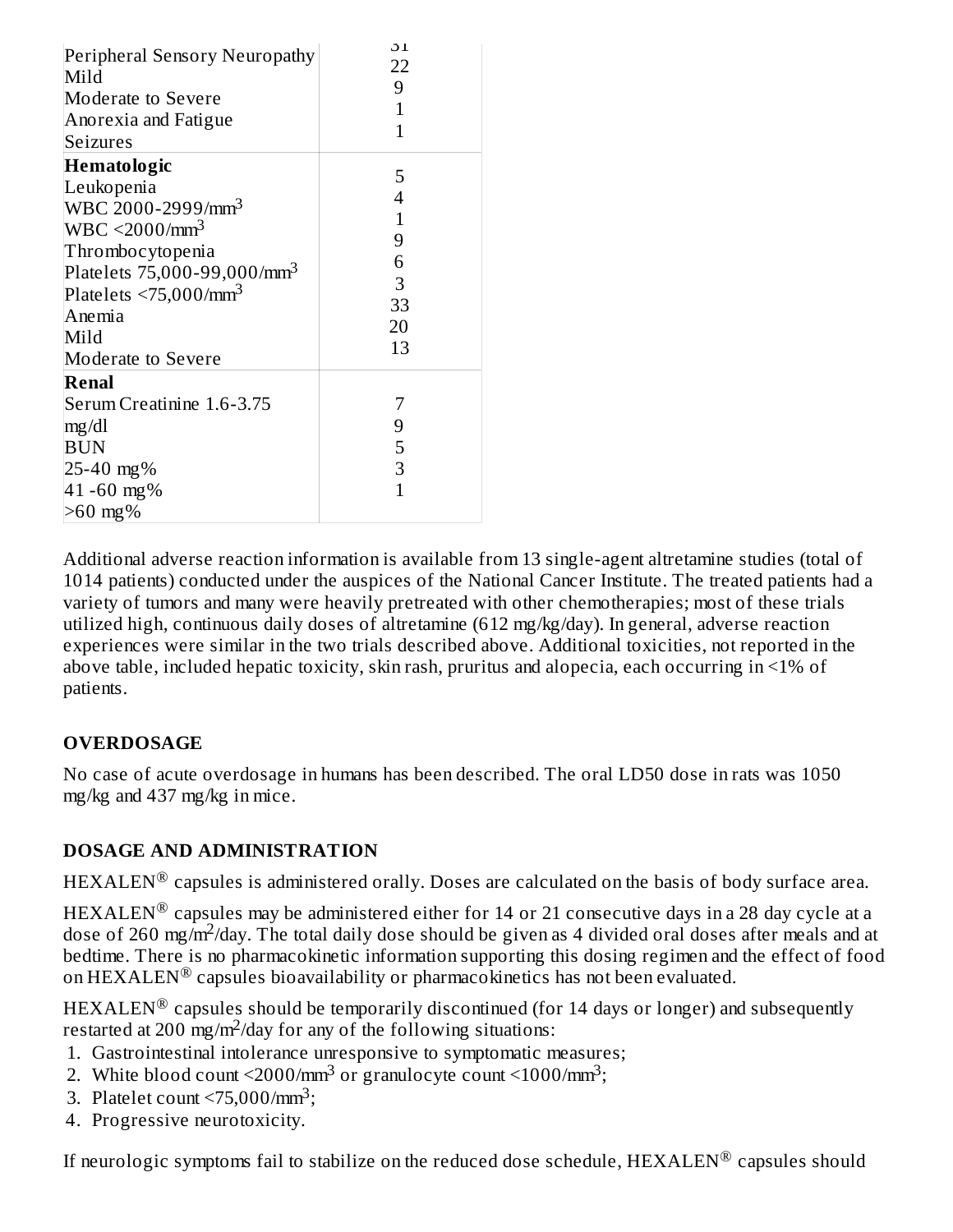be discontinued indefinitely.

Procedures for proper handling and disposal of anticancer drugs should be considered. Several guidelines on this subject have been published (2-9). There is no general agreement that all of the procedures recommended in the guidelines are necessary or appropriate.

## **HOW SUPPLIED**

 $\text{HEXALEN}^{\circledR}$  (altretamine) capsules is available in 50 mg clear, hard gelatin capsules imprinted with the following inscription:

USB 001.

Bottles of 100 capsules

(NDC 62856-001-10)

Store up to  $25^{\circ}$ C (77°F); excursions permitted to  $15^{\circ}$  to  $30^{\circ}$ C (59° to  $86^{\circ}$ F).

## **REFERENCES**

1. Wiernik PH, et al. Hexamethylmelamine and Low or Moderate Dose Cisplatin With or Without Pyridoxine for Treatment of Advanced Ovarian Carcinoma: A Study of the Eastern Cooperative Oncology Group. *Cancer Invest*. 1992; 10(1): 1-9.

2. ONS Clinical Practice Committee. Cancer Chemotherapy Guidelines and Recommendations for Practice. Pittsburgh, Pa: Oncology Nursing Society; 1999:32-41.

3. U.S. Department of Health and Human Services. Recommendations for the Safe Handling of Parenteral Antineoplastic Drugs. Washington DC: Division of Safety, National Institutes of Health; 1983 Public Health Service publication NIH 83-2621.

4. AMA Council on Scientific Affairs. Guidelines for Handling Parenteral Antineoplastics. *JAMA*. 1985; 253:1590-1591.

5. National Study Commission on Cytotoxic Exposure. Recommendations for Handling Cytotoxic Agents. Boston, MA: Available from Louis P. Jeffrey, Chairman, National Study Commission on Cytotoxic Exposure, Massachusetts College of Pharmacy and Allied Health Sciences, 179 Longwood Avenue, Boston, MA 02115; 1987.

6. Clinical Oncological Society of Australia: Guidelines and Recommendations for Safe Handling of Antineoplastic Agents. *Med J Australia*. 1983;1:426-428.

7. Jones RB, Frank R, Mass T. Safe Handling of Chemotherapeutic Agents: A Report from the Mount Sinai Medical Center. CA *Cancer J Clin*. 1983;33:258-263.

8. American Society of Hospital Pharmacists. ASHP Technical Assistance Bulletin on Handling Cytotoxic and Hazardous Drugs. *Am J Hosp Pharm*. 1990; 47:1033-1049.

9. OSHA Work Practice Guidelines. Controlling Occupational Exposure to Hazardous Drugs. *Am J Health Syst Pharm*. 1996;53:1669-1685.

 $\text{HEXALEN}^{\circledR}$  (altretamine) capsules is a registered trademark of Eisai Inc.

Manufactured by: AAIPharma Inc. Wilmington, NC 28405

Manufactured for: **Eisai Inc.** Woodcliff Lake, NJ 07677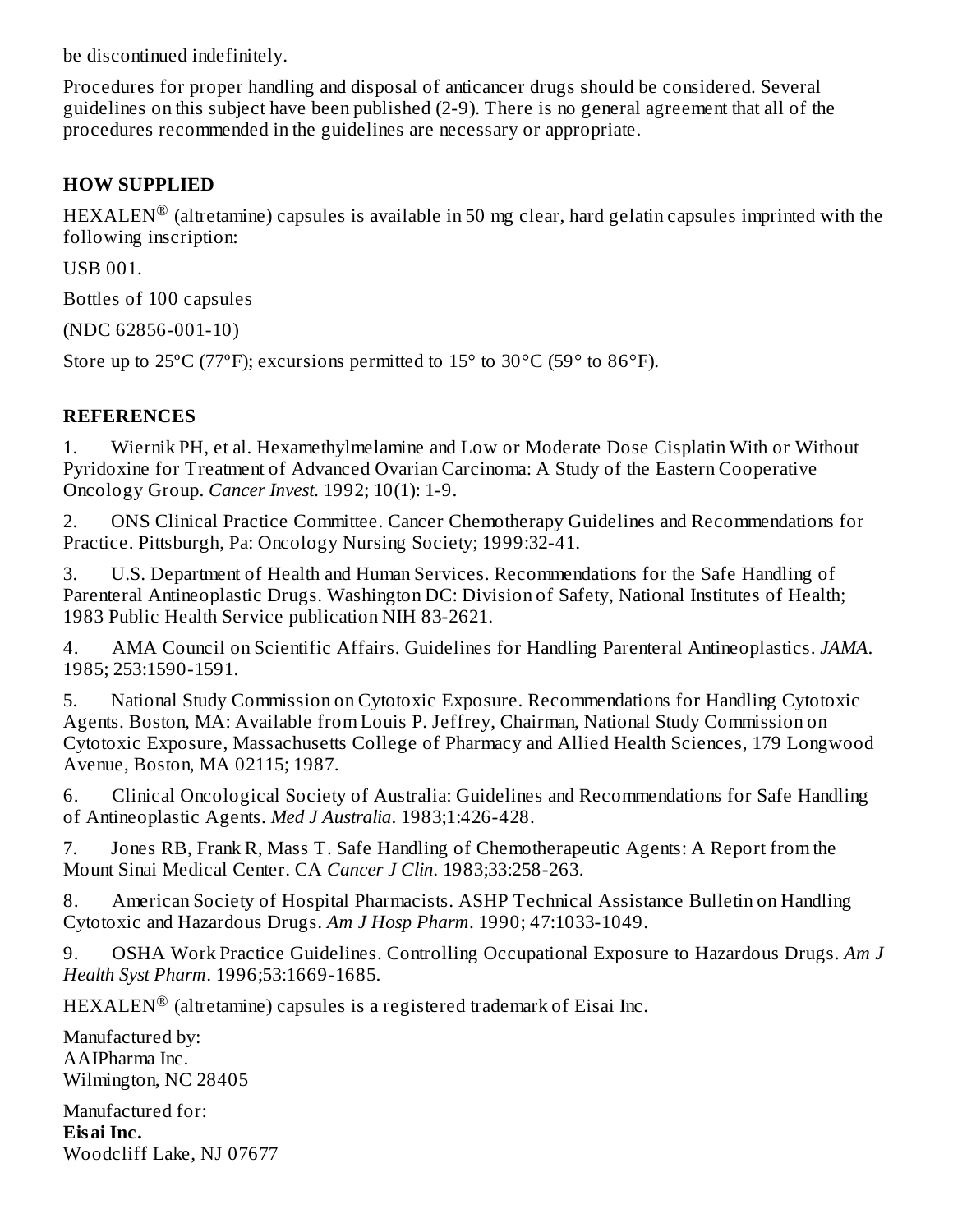For Medical Inquiries call: 1-877-873-4724

Revision Date **June 2018**

#### **PRINCIPAL DISPLAY PANEL**

NDC 62856-001-10 HEXALEN altretamine Capsules 50 mg 100 Capsules Rx Only



| <b>HEXALEN</b>                                                                       |                         |                          |               |  |
|--------------------------------------------------------------------------------------|-------------------------|--------------------------|---------------|--|
| altretamine capsule                                                                  |                         |                          |               |  |
|                                                                                      |                         |                          |               |  |
| <b>Product Information</b>                                                           |                         |                          |               |  |
| Product Type                                                                         | HUMAN PRESCRIPTION DRUG | Item Code (Source)       | NDC:62856-001 |  |
| <b>Route of Administration</b>                                                       | ORAL                    |                          |               |  |
|                                                                                      |                         |                          |               |  |
|                                                                                      |                         |                          |               |  |
| <b>Active Ingredient/Active Moiety</b>                                               |                         |                          |               |  |
|                                                                                      | <b>Ingredient Name</b>  | <b>Basis of Strength</b> | Strength      |  |
| ALTRETAMINE (UNII: Q8BIH59O7H) (ALTRETAMINE - UNII:Q8BIH59O7H)<br><b>ALTRETAMINE</b> |                         | 50 mg                    |               |  |
|                                                                                      |                         |                          |               |  |
|                                                                                      |                         |                          |               |  |
| <b>Inactive Ingredients</b>                                                          |                         |                          |               |  |
|                                                                                      | <b>Ingredient Name</b>  |                          | Strength      |  |
| ANHYDROUS LACTOSE (UNII: 3SY5LH9 PMK)                                                |                         |                          |               |  |
| <b>CALCIUM STEARATE (UNII: 776 XM70 47L)</b>                                         |                         |                          |               |  |
|                                                                                      |                         |                          |               |  |
|                                                                                      |                         |                          |               |  |